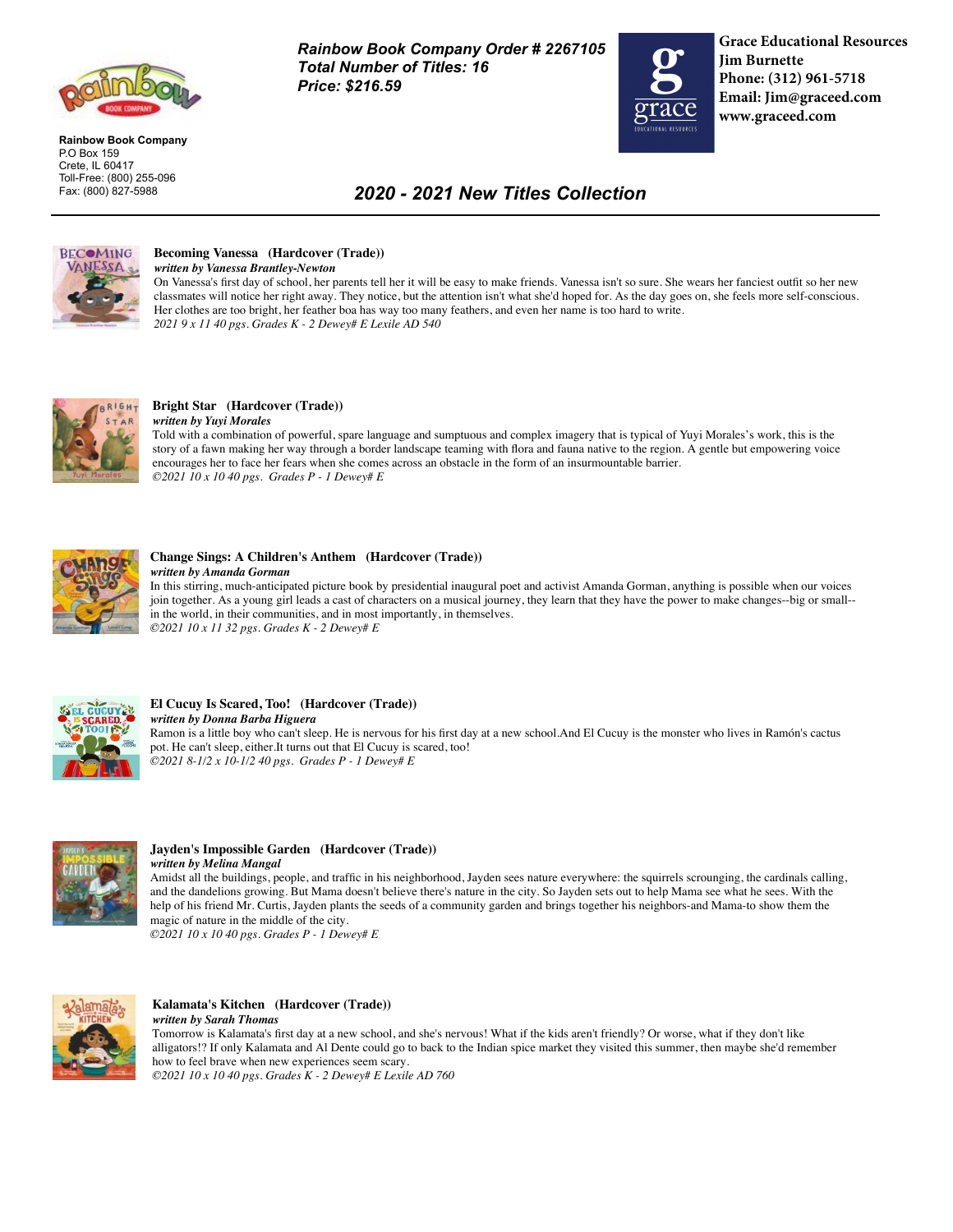

### **Keep Your Head Up (Hardcover (Trade))** *written by Aliya King Neil*

When a child wakes up late one day, it's only the first in a series of things to go terribly awry. But the people around them show them that what's important is being kind to yourself and getting through rough days. Because, after all, tomorrow is a fresh start. *©2021 8-1/2 x 11 32 pgs. Grades P - 1 Dewey# E* 



#### **Milo Imagines the World (Hardcover (Trade))** *written by Matt de la Pena*

Milo is on a long subway ride with his older sister. To pass the time, he studies the faces around him and makes pictures of their lives. There's the whiskered man with the crossword puzzle; Milo imagines him playing solitaire in a cluttered apartment full of pets. There's the wedding-dressed woman with a little dog peeking out of her handbag; Milo imagines her in a grand cathedral ceremony. *©2021 10-1/2 x 8 40 pgs. Grades K - 2 Dewey# E AR Lvl 4.6 AR Pts .5* 



#### **My Friend! (Hardcover (Trade))** *written by Taye Diggs*

Two best friends do almost everything together. They have each other's backs. But when one friend sees the other treating someone unkindly, he steps in to show that everyone wants to be treated as they would treat others. *©2021 8-1/2 x 10-1/2 40 pgs. Grades P - 1 Dewey# E* 



### **My Two Border Towns (Hardcover (Trade))** *written by David Bowles*

Early one Saturday morning, a boy prepares for a trip to The Other Side/El Otro Lado. It's close—just down the street from his school—and it's a twin of where he lives. To get there, his father drives their truck along the Rio Grande and over a bridge, where they're greeted by a giant statue of an eagle. Their outings always include a meal at their favorite restaurant, a visit with Tío Mateo at his jewelry store, a cold treat from the paletero, and a pharmacy pickup. On their final and most important stop, they check in with friends seeking asylum and drop off much-needed supplies.

@*2021 11 x 9 40 pgs. Grades K - 2 Dewey# E* 



# **Oona (Hardcover (Trade))**

*written by Kelly DiPucchio* Meet Oona. The big sea's littlest mischief maker. She and her best friend, Otto, love to search for treasure . . . but often find trouble instead. Messy trouble. Tricky trouble. Even shark-related trouble. That's never stopped them before, though! After all, no proper treasure hunt is without some adventure. But when the grandest treasure yet is stuck in a deep, dark rift, Oona's not sure if she can dive right in. What might be waiting for her in those unknown waters?

@*2021 10 x 10 32 pgs. Grades P - 1 Dewey# E AR Lvl 3.1 AR Pts .5* 



#### **Paletero Man (Hardcover (Trade))** *written by Lucky Diaz*

What's the best way to cool off on a hot summer day? Run quick! And find Paletero Jose! Ring! Ring! Ring! Can you hear his call? Paletas for one! Paletas for all! Follow Paletero Jose's call and rush along with our narrator as he passes through his vibrant and busy neighborhood in search of the Paletero Man.

*©2021 10 x 10 32 pgs. Grades P - 1 Dewey# E* 



#### Smart Cookie (Hardcover (Trade)) written by Jory John

Get ready for another heaping plate of laughs and lessons with the new picture book in our bestselling series created by award-winning author Jory John and celebrated artist and animator Pete Oswald! ©2021 9 x 11 40 pgs. Grades P - 1 Dewey# E